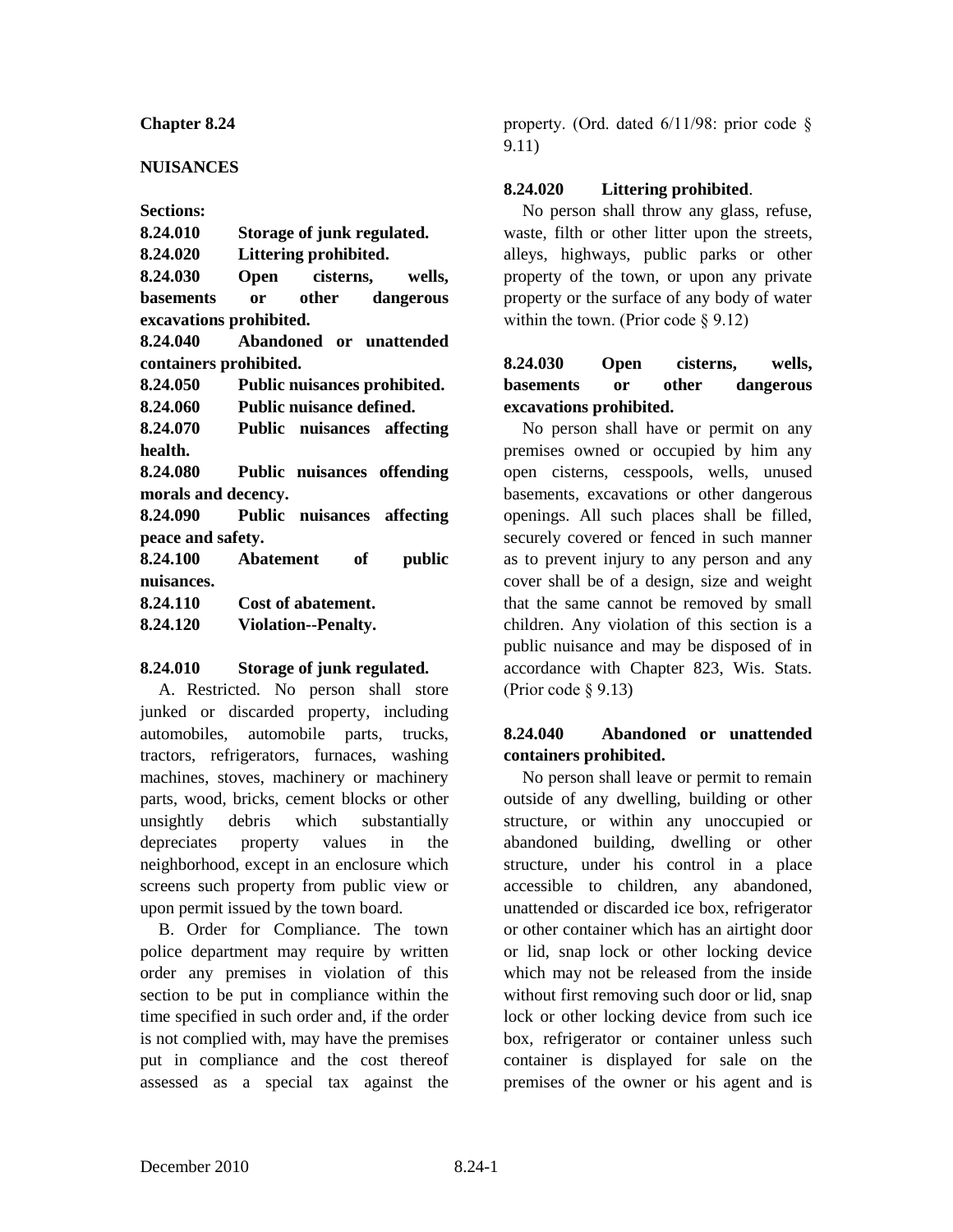securely locked or fastened. (Prior code § 9.14)

# **8.24.050 Public nuisances prohibited.**

No person shall erect, contrive, cause, continue, maintain or permit to exist any public nuisance within the town. (Prior code § 10.01)

# **8.24.060 Public nuisance defined.**

A "public nuisance" is a thing, act, occupation, condition or use of property which continues for such length of time as to:

A. Substantially annoy, injure or endanger the comfort, health, repose or safety of the public;

B. In any way render the public insecure in life or in the use of property;

C. Greatly offend the public morals or decency;

D. Unlawfully and substantially interfere with, obstruct or tend to obstruct, or render dangerous for passage, any street, alley, highway, navigable body of water or other public way or the use of public property. (Prior code § 10.02)

# **8.24.070 Public nuisances affecting health.**

The following acts, omissions, places, conditions and things are specifically declared to be public health nuisances; but such enumeration shall not be construed to exclude other health nuisances coming within the definition of Section 8.24.060:

A. Adulterated food: all decayed, adulterated or unwholesome food or drink sold or offered for sale to the public;

B. Carcasses, unburied: carcasses of animals, birds or fowl not intended for human consumption or food which are not buried or otherwise disposed of in a sanitary manner within twenty-four (24) hours after death;

C. Insects or vermin, breeding places for: accumulations of decayed animal or vegetable matter, trash, rubbish, rotting lumber, bedding, packing material, scrap metal or any material in which flies, mosquitoes, disease-carrying insects, rats or other vermin can breed;

D. Water, stagnant: all stagnant water in which mosquitoes, flies or other insects can multiply;

E. Privy vaults and garbage cans: privy vaults and garbage cans which are not flytight;

F. Weeds, noxious: Canada thistle, leafy spurge, field bindweed (creeping Jenny), unsightly and troublesome plants which are detrimental to cultivated crops, public health, public welfare and to the general appearance of the surrounding area or such uncultivated rank plants which create unpleasant or noxious odors or grow to such height as to permit the concealment of filthy deposits;

G. Pollution, water: the pollution of any public well or cistern, stream, lake, canal or other body of water by sewage, creamery or industrial wastes or other substances;

H. Odors, noxious: any use of property, substances or things within the town emitting or causing any foul, offensive, noxious or disagreeable odors, gases, effluvia or stenches extremely repulsive to the physical senses of ordinary persons which annoy, discomfort, injure or inconvenience the health of any appreciable number of persons within the town;

I. Pollution, street: any use of property which causes any noxious or unwholesome liquid or substance to flow into or upon any street, gutter, alley, sidewalk or public place within the town;

J. Pollution, air: the escape of smoke, soot, cinders, noxious acids, fumes, gases, fly ash, industrial dust or other atmospheric pollutants within the town or within one mile therefrom in such quantities as to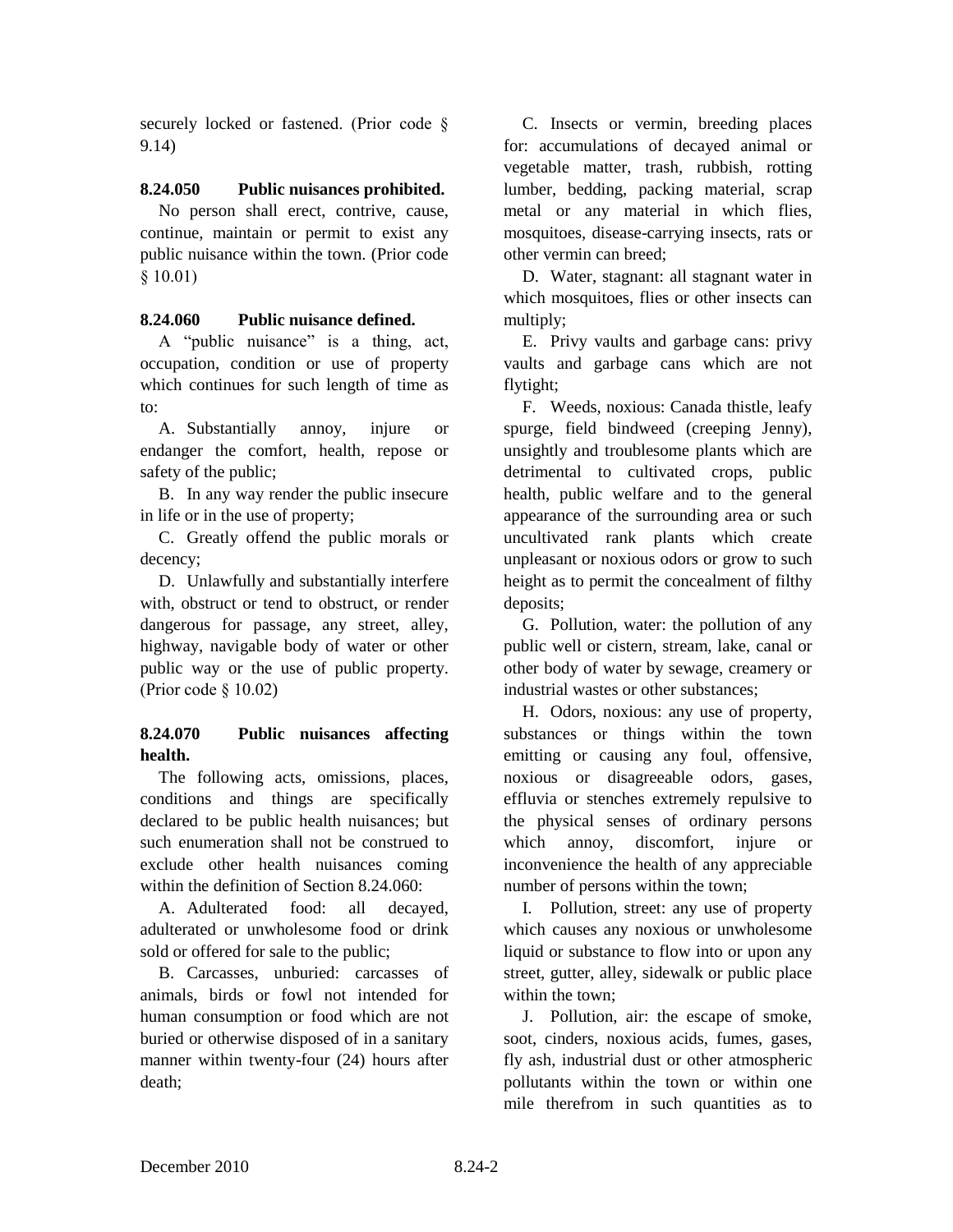endanger the health of persons of ordinary sensibilities or threaten or cause substantial damage to property in the town;

K. Animals, loose: any animals running at large in the town. (Prior code  $\S$  10.03)

# **8.24.080 Public nuisances offending morals and decency.**

The following acts, omissions, places, conditions and things are specifically declared to be public nuisances offending public morals and decency; but such enumeration shall not be construed to exclude other nuisances offending public morals and decency coming within the definition of Section 8.24.060:

A. Disorderly houses: all disorderly houses, bawdy houses, houses of ill fame, gambling houses and buildings or structures kept or resorted to for the purpose of prostitution, promiscuous sexual intercourse or gambling;

B. Gambling devices: all gambling devices and slot machines;

C. Unlicensed sale of liquor and beer: all places where intoxicating liquor or fermented malt beverages are sold, possessed, stored, brewed, bottled, manufactured or rectified without a permit or license as provided for by the ordinances of the town;

D. Illegal drinking: any place or premises resorted to for the purpose of drinking intoxicating liquor or fermented malt beverages in violation of state laws. (Prior code § 10.04)

# **8.24.090 Public nuisances affecting peace and safety.**

The following acts, omissions, places, conditions and things are declared to be public nuisances affecting peace and safety; but such enumeration shall not be construed to exclude other nuisances affecting public peace or safety coming within the definition of Section 8.24.060:

A. Dangerous signs, billboards, etc: all signs, billboards, awnings and other similar structures over or near streets, sidewalks, public grounds or places frequented by the public, so situated or constructed as to endanger the public safety;

B. Illegal buildings: all buildings erected, repaired or altered in violation of town ordinances relating to materials and manner of construction of buildings and structures within the town.

C. Unauthorized traffic signs: all unauthorized signs, signals, markings or devices placed or maintained upon or in view of any public highway or railway crossing which purport to be, or may be, mistaken as official traffic control devices, railroad signs or signals or which, because of their color, location, brilliance or manner of operation, interfere with the effectiveness of any such device, sign or signal;

D. Obstruction of intersections: all trees, hedges, billboards or other obstructions which prevent persons driving vehicles on public streets, alleys or highways from obtaining a clear view of traffic when approaching an intersection or pedestrian crosswalk;

E. Low hanging tree limbs: all limbs of trees which project over and less than ten (10) feet above any public sidewalk, street or other public place;

F. Dangerous trees: all trees which are a menace to public safety or are the cause of substantial annoyance to the general public;

G. Fireworks. All use or display of fireworks except as provided by state laws and town ordinances.

H. Dilapidated buildings: all buildings or structures so old, dilapidated or out of repair as to be dangerous, unsafe, insanitary or otherwise unfit for human use;

I. Low hanging wires and cables: all wires and cables over streets, alleys or public grounds which are strung less than fifteen (15) feet above the surface thereof;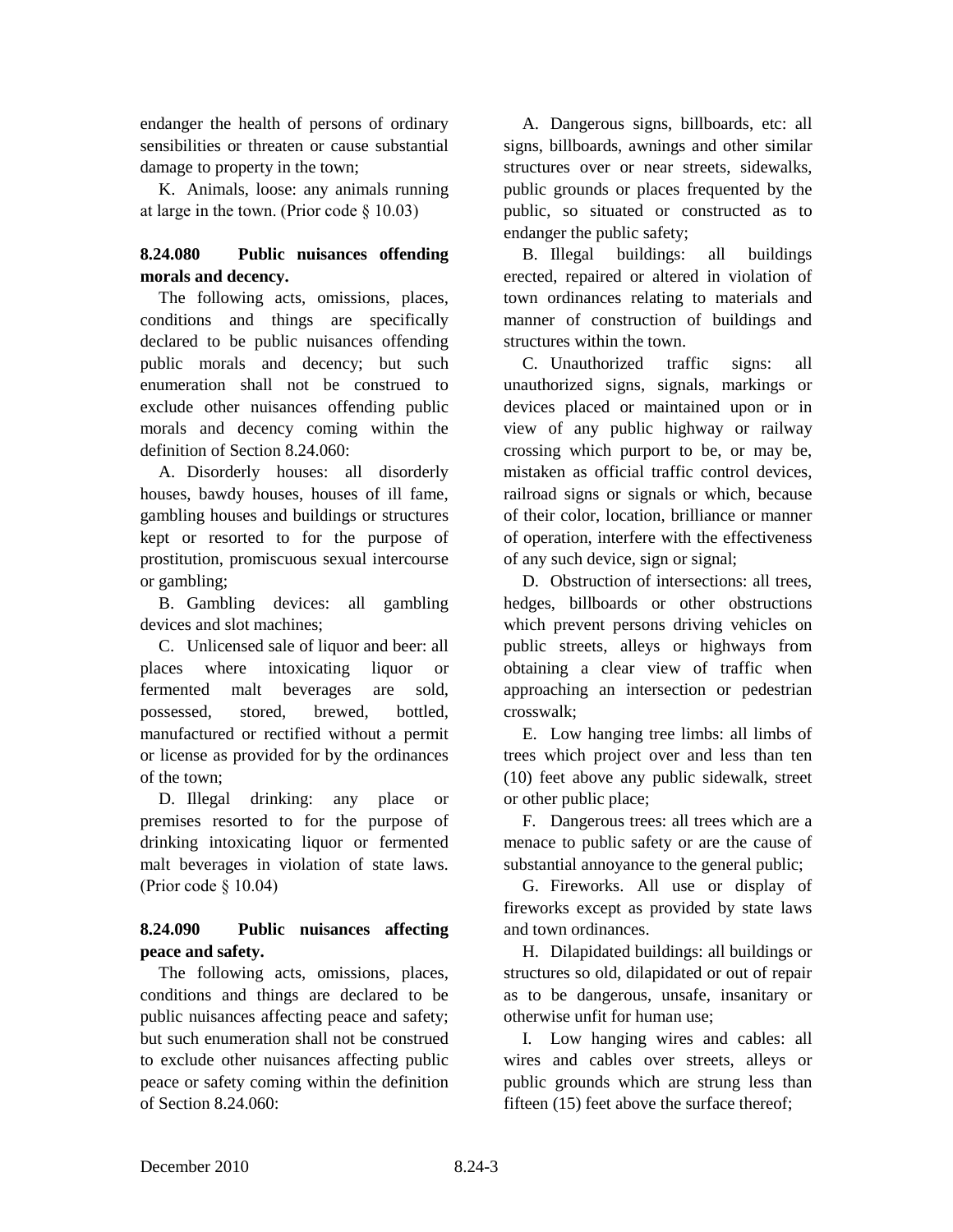J. Noisy animals or fowl: the keeping or harboring of any animal or fowl which, by frequent or habitual howling, yelping, barking, crowing or making of other noises, greatly annoys or disturbs a neighborhood or any considerable number of persons within the town;

K. Obstructions of streets--Excavations: all obstructions of streets, alleys, sidewalks or crosswalks, and all excavations in or under the same, except as permitted by this code, but including those which, although made in accordance with such ordinances, are kept or maintained for an unreasonable or illegal length of time after the purpose thereof has been accomplished or which do not conform to the permit;

L. Unlawful assemblies: any unauthorized or prohibited use of property abutting on a public street, alley or sidewalk, or of a public street, alley or sidewalk which causes large crowds of people to gather, obstructing traffic and free use of the streets or sidewalks;

M. Blighted buildings and premises:

1. Premises existing within the town which are blighted because of faulty design or construction, failure to maintain them in a proper state of repair, improper management or due to the accumulation thereon of junk or other unsightly debris, structurally unsound fences and other items which depreciate property values and jeopardize or are detrimental to the health, safety, morals or welfare of the people of the town,

2. Blighted premises contribute to conditions that are dangerous to the public health, safety, morals and general welfare of the people; the conditions necessitate excessive and disproportionate expenditure of public funds for public health and safety, crime prevention, fire protection and other public services; such conditions cause a drain upon public revenue and impair the efficient and economical exercise of governmental functions in such areas,

3. Elimination of blighted premises and prevention of blighted premises in the future is in the best interest of the citizens and shall be fostered and encouraged by this section. It is essential to the public interest that this section be liberally construed to accomplish such purposes. (Prior code § 10.05)

# **8.24.100 Abatement of public nuisances.**

A. Enforcement. The police chief, fire chief, building inspector and health officer shall enforce those provisions of this chapter that come within the jurisdiction of their offices; and shall make periodic inspections and inspections upon complaint to insure that such provisions are not violated. No action shall be taken under this section to abate a public nuisance unless the officer has inspected or caused to be inspected the premises where the nuisance is alleged to exist and has satisfied himself that a nuisance does in fact exist.

B. Summary Abatement. If the inspecting officer determines that a public nuisance exists within the town and that there is great and immediate danger to the public health, safety, peace, morals or decency, the chairman may direct the proper officer to cause the same to be abated and charge the cost to the owner, occupant or person causing, permitting or maintaining the nuisance, as the case may be.

C. Abatement After Notice. If the inspecting officer determines that a public nuisance exists on private premises but that such nuisance does not threaten great and immediate danger to the public health, safety, peace, morals or decency, he shall serve notice on the person causing or maintaining the nuisance to remove the same within ten (10) days. If such nuisance is not removed within ten (10) days, the officer shall cause the nuisance to be removed as provided in subsection B of this section.